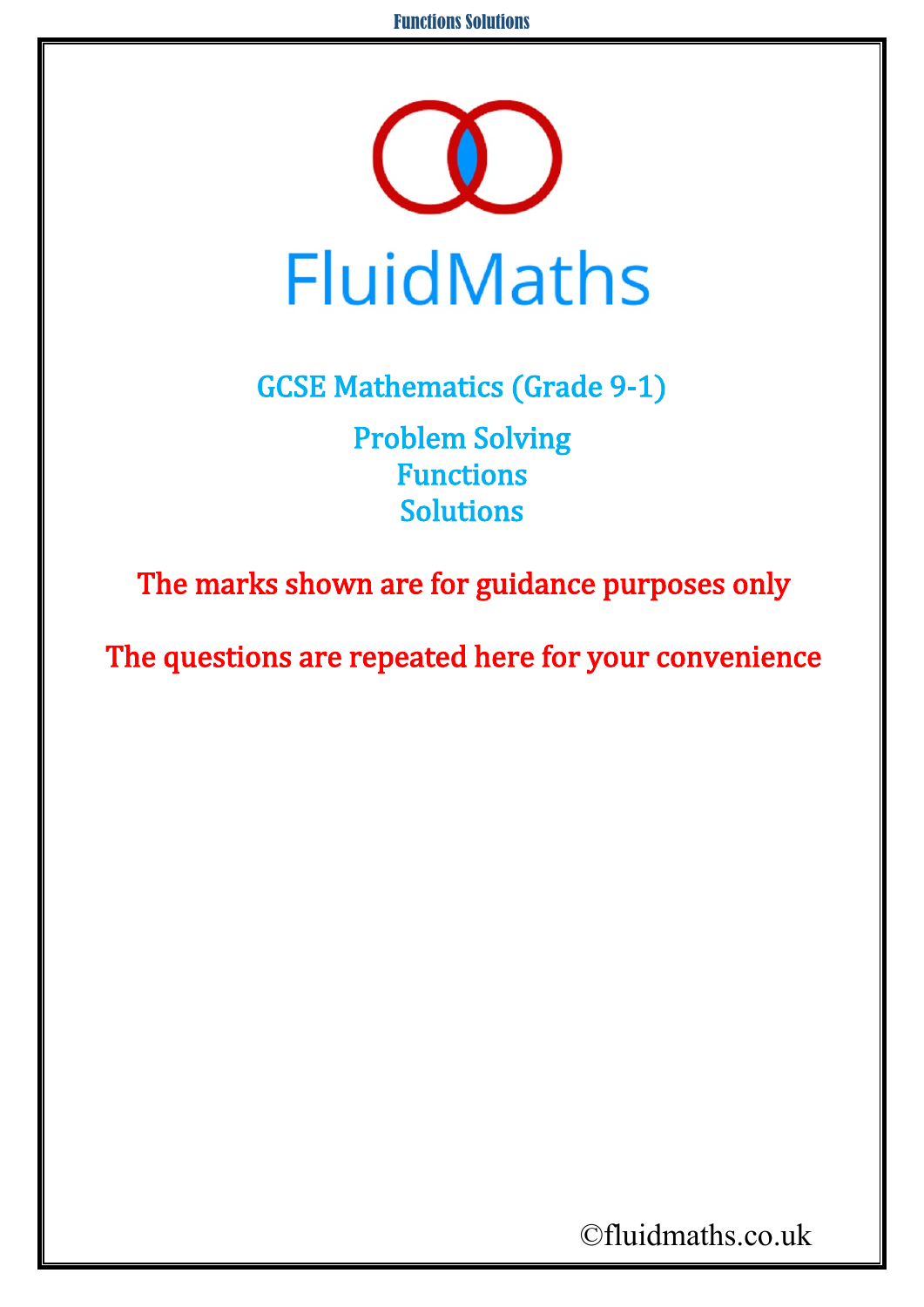## Functions Solutions

1 Here are three functions  $f(x) = 2ax + b$ ;  $g(x) = 4x^2 - 12x - 7$  and  $h(x) = 2x + 1$ Given that  $\frac{g(x)}{h(x)} = f(x)$ , find the values of  $a$  and  $b$ . Solution  $g(x)$  $\frac{\partial^2 y}{\partial h(x)} =$  $4x^2-12x-7$  $\overline{2x+1}$ {Factorise the quadratic numerator and simplify}  $g(x)$  $\frac{\partial^2 y}{\partial h(x)} =$  $\frac{(2x+1)(2x-7)}{x}$  $\frac{2x+1}{2x+1}$  {Cancel out the common factors}**[1mark]** Therefore,  $g(x)$  $h(x)$ [1mark] Hence,  $2x - 7 = 2ax + b$ Therefore,  $2a = 2$  so  $a = 1$  and  $b = -7$ [2marks]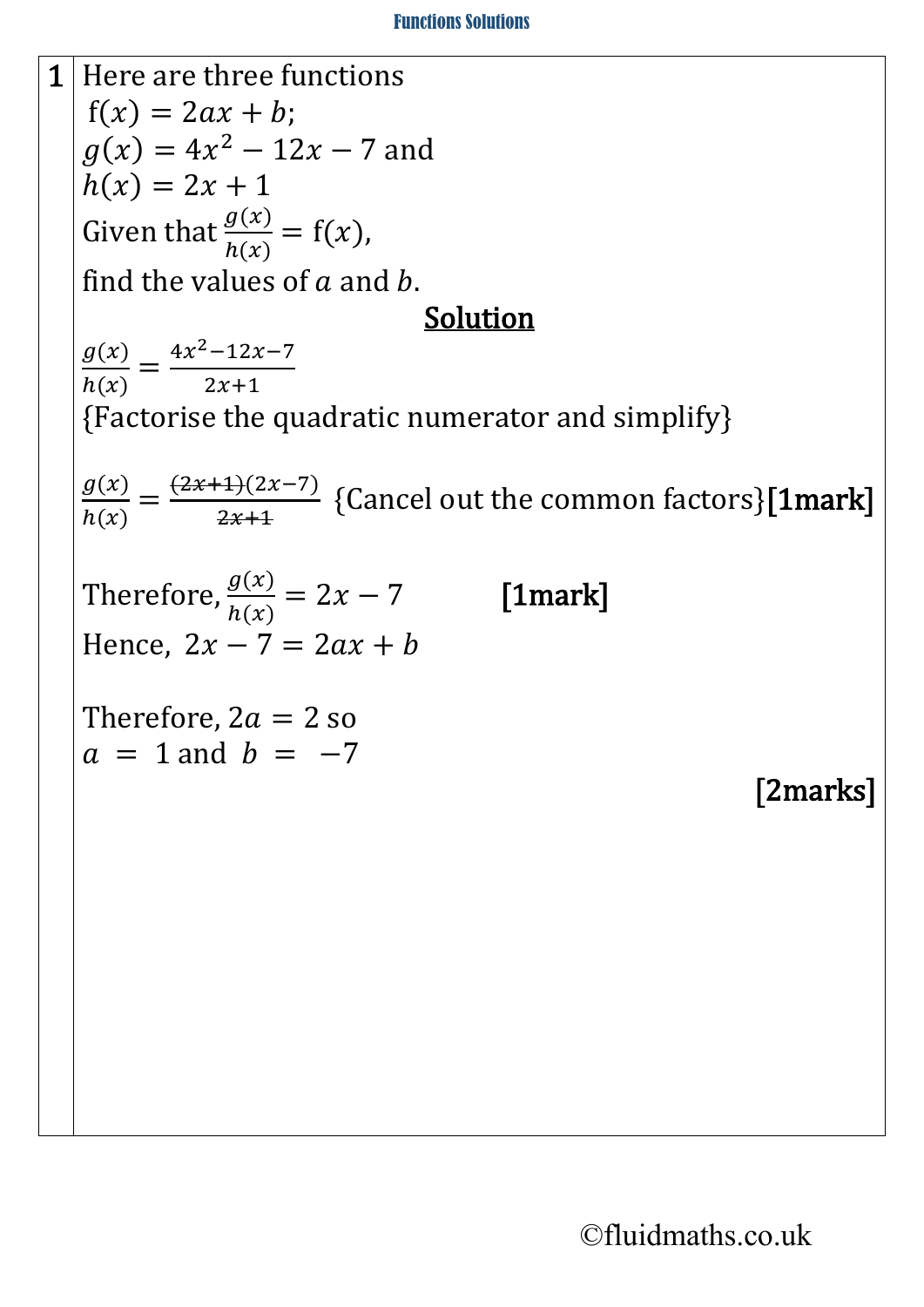

©fluidmaths.co.uk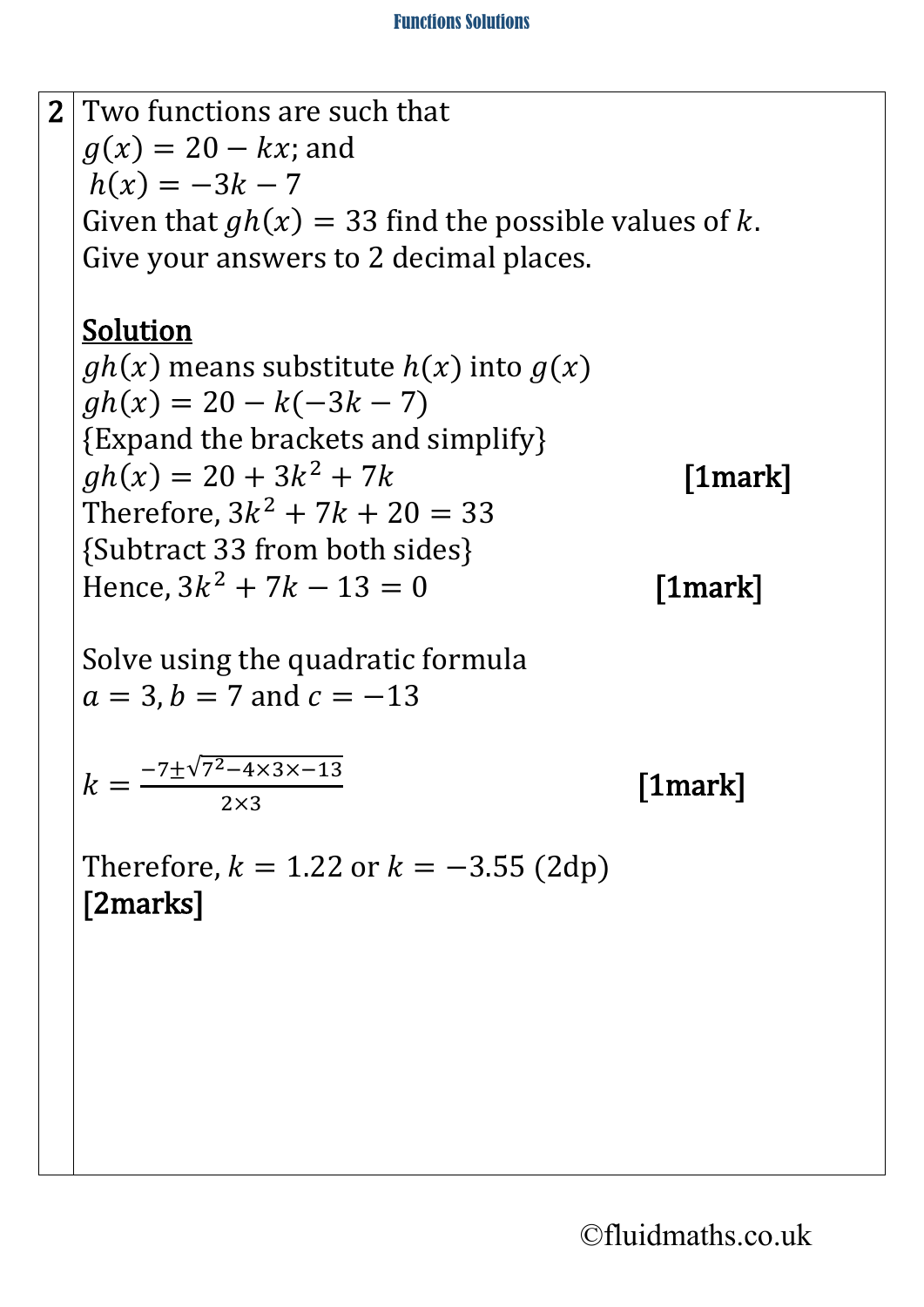**3** The equation of a quadratic function is given as  $f(x) = k(x + b)^2 + c$ The minimum point of the function is  $(1, -7)$ The y-intercept of the function is  $(0, -5)$ a) Find the values of  $k$ ,  $b$  and  $c$ . b) Hence write  $f(x)$  in the form  $f(x) = ax^2 + bx + c$ Solution a) Since the minimum point is  $(1, -7)$ then  $b = -1$  and  $c = -7$  [2marks] Therefore,  $f(x) = k(x - 1)^2 - 7$ The y-intercept is  $(0, -5)$ Substitute this into the equation  $y = k(x - 1)^2 - 7$  $-5 = k(0 - 1)^2 - 7$  $-5 = k - 7$  $k = 2$  [2marks] Hence, the required values are  $k = 2$ ,  $b = -1$  and  $c = -7$ b)  $f(x) = 2(x - 1)^2 - 7$  {Expand the brackets}  $= 2(x<sup>2</sup> - 2x + 1) - 7$  [1mark]

$$
= 2x^2 - 4x + 2 - 7
$$

 $= 2x^2 - 4x - 5$  [1mark]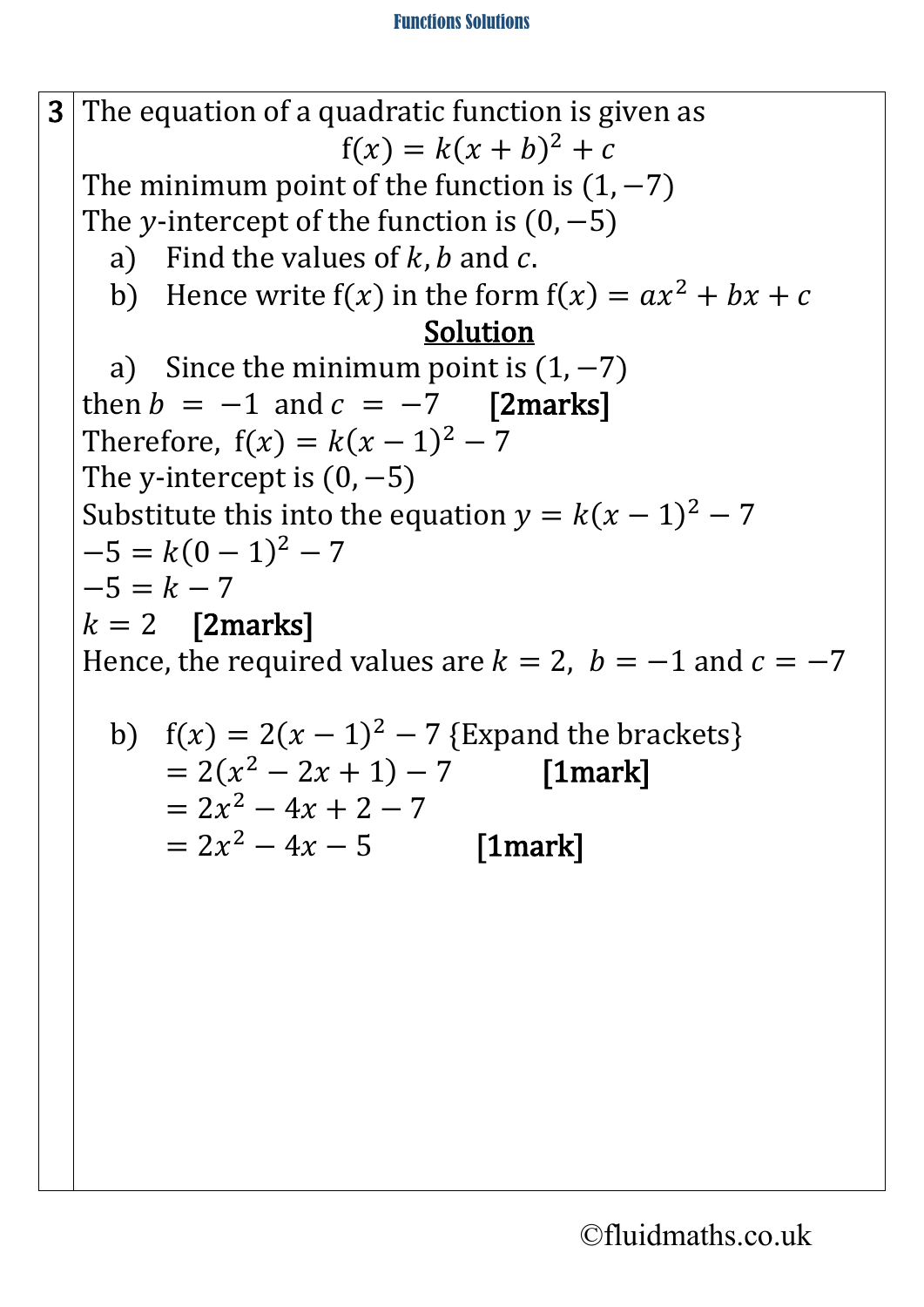**4** A function is defined as  $f(x) = ax^2 + 6x + c$ A graph of the function passes through  $(-8, 15)$  and  $(0, -1)$ Write  $f(x)$  in the form  $(x + p)^2 + q$ , Stating the values of  $p$  and  $q$ 

## Solution

The y-intercept for any function is the point where  $x = 0$ Therefore,  $c = -1$  [1mark] So,  $f(x) = ax^2 + 6x - 1$ 

Now substitute the coordinate  $(-8, 15)$  into the function

```
15 = a(-8)^2 + 6(-8) - 115 = 64a - 4964a = 64a = 1 [1mark]
```

```
Hence, f(x) = x^2 + 6x - 1Write f(x) in completed square form
f(x) = (x + 3)^2 - 9 - 1 [1mark]
f(x) = (x + 3)^2 - 10 [1mark]
```
Therefore  $p = 3$  and  $q = -10$  [1mark]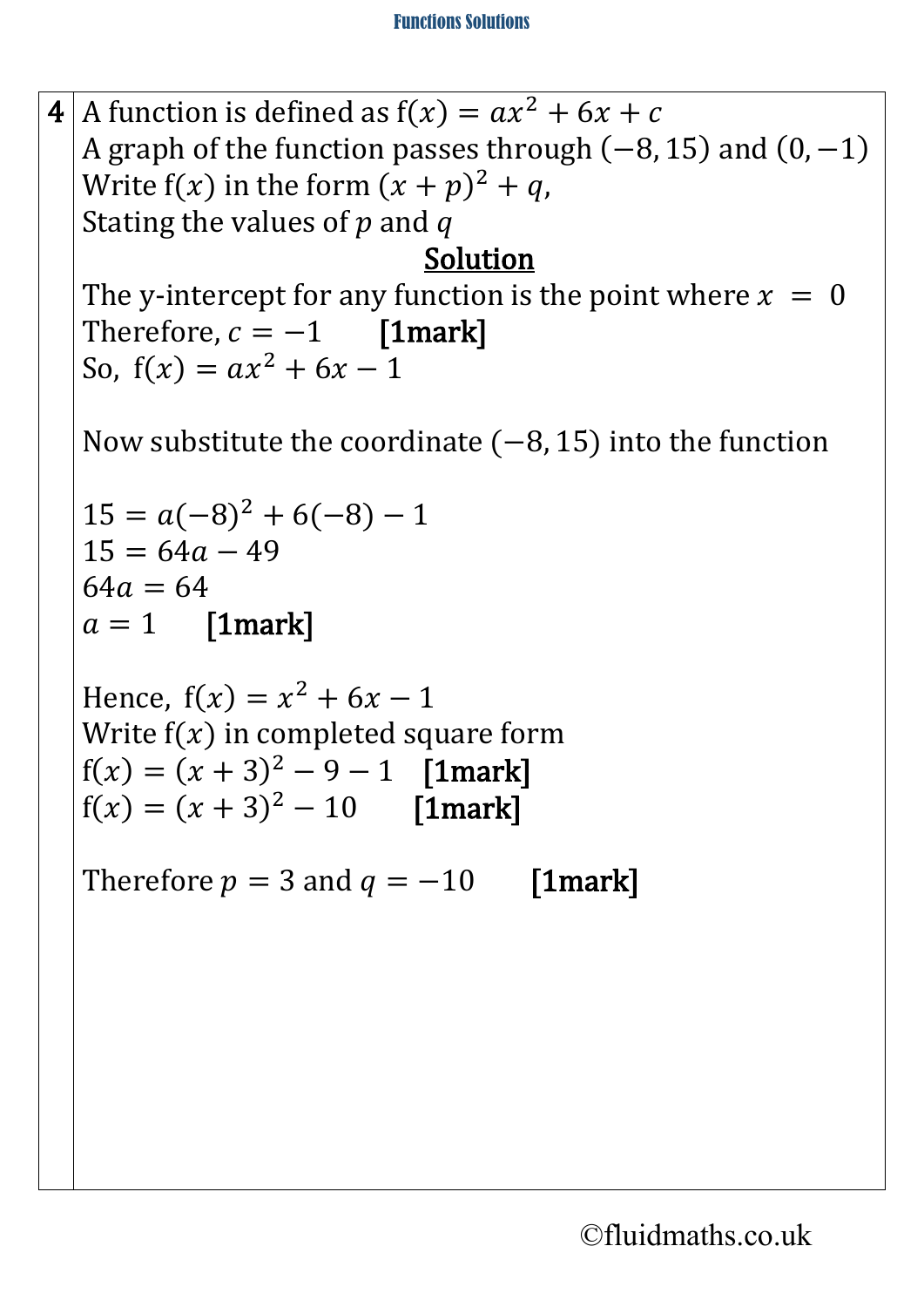**5** Given that  $f^{-1}(x) = \frac{x+2}{3}$ , Solve  $f(x) = -1$ Solution Find  $f(x)$  from the given inverse {Swap  $x$  and  $y$  in the inverse function, and make  $y$  the subject}  $x =$ <u>y+2</u>  $[1$ mark]  $3x = v + 2$  $y = 3x - 2$  [1mark] Therefore,  $f(x) = 3x - 2$ So,  $3x - 2 = -1$  [1mark]  $3x = 1$  $x =$  $\overline{1}$ – [1mark] 6 Given that,  $f(x) = 5x + 3$ Solve  $f^{-1}f(x) = 7 - 3x$ . Solution Find the inverse of  $f(x)$ Step 1: replace  $f(x)$  with y. That is  $y = 5x + 3$ Step 2: switch x and y around. That is  $x = 5y + 3$ Step 3: make *y* the subject. That is  $\frac{x-3}{5} = y$ Therefore,  $f^{-1}(x) = \frac{x-3}{5}$  $\frac{1}{5}$  [1mark] To find  $f^{-1}f(x)$ , substitute  $f(x)$  into  $f^{-1}$ So,  $f^{-1}f(x) = \frac{5x+3-3}{5}$ 5 =  $\frac{5x}{2}$  $\frac{1}{5}$ Hence,  $f^{-1}f(x) = x$  [2marks] Therefore,  $x = 7 - 3x$  [1mark]  $4x = 7$  $x =$ 7 4 [1mark]